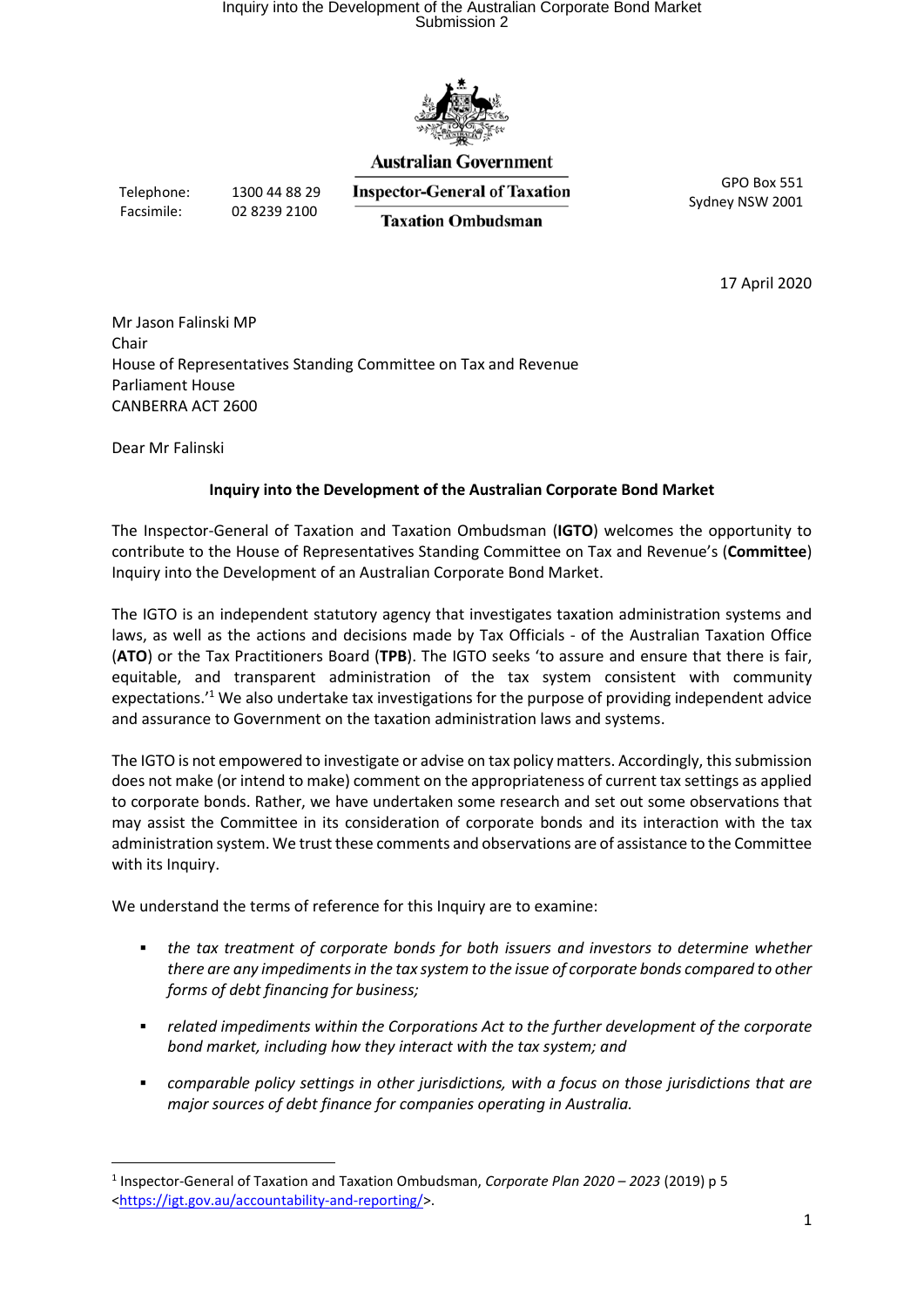Although investor preferences are likely to be determined by a range of non-tax related factors, the Committee may wish to examine the following tax considerations as part of its Inquiry:

- Whether the Australian tax settings and foreign capital requirements can contribute to circumstances which favour capital bond raisings in foreign markets. That is, because the after-tax return received by resident versus non-resident investors for an Australian issue or foreign issue of corporate bonds can differ;
- Whether tax uncertainty and the availability of administratively binding advice and guidance for investors in corporate bonds is contributing to investor preferences. This may include the following issues:
	- $\circ$  whether the debt versus equity distinction under Australian taxation laws is contributing to investor tax uncertainty; and
	- o whether class rulings, public rulings or private rulings are operating appropriately.

We expect that there are other professional advisory firms and/or organisations that may be better placed to assist the Committee with the commercial and market dimensions of the Inquiry. However, to assist the Committee, we have undertaken some preliminary research and made some general observations which are set out below.

### Investors and the Corporate Bond Market – some Background Information

- 1. There are currently a mix of bonds issued by both Australian and international companies in the Australian market. In particular, 'Kangaroo Bonds' (foreign bonds issued in the Australian market by non-Australian firms) represent 'a significant share of the Australian bond market'.<sup>2</sup>
- 2. In 2018, Deloitte Access Economics released a report on the corporate bond market (the DAE Report) which provides some useful information for the Committee's Inquiry. This includes key facts and figures as well as observations that DAE made in relation to their research. We summarise some key points from the DAE Report for the benefit of the Committee:
	- a) 47% of the Australian corporate bond market is owned by Australian investors (including individuals, superannuation funds, government and Australian entities);<sup>3</sup>
	- b) more than \$1 trillion of corporate bonds were outstanding in 2017;<sup>4</sup>
	- c) the corporate bond market is 'more than two-thirds the size of the Australian stock market  $(ASX)$ ';<sup>5</sup>
	- d) '95% of Australian corporate bonds are issued almost entirely to wholesale investors'; however, a small portion of corporate bonds are offered to retail investors and quoted on the ASX.<sup>6</sup>

<sup>&</sup>lt;sup>2</sup> Michelle Bergmann and Anna Nitschke, Kangaroo Bond Market (September 2016) <https://www.rba.gov.au/publications/bulletin/2016/sep/pdf/rba-bulletin-2016-09-the-kangaroo-bondmarket.pdf>.

<sup>&</sup>lt;sup>3</sup> Deloitte Access Economics, The Australian Corporate Bond Report 2018 (2018) p 2 <https://www2.deloitte.com/content/dam/Deloitte/au/Documents/Economics/deloitte-au-economicscorporate-bond-report-2018-030518.pdf>.

<sup>4</sup> Ibid.

<sup>5</sup> Ibid.

<sup>&</sup>lt;sup>6</sup> Ibid 21. Bonds offered to retail investors and quoted on the ASX have reduced prospectus and disclosure requirements, as permitted by the Corporations Amendment (Simple Corporate Bonds and Other Measures) Act 2014 (Cth).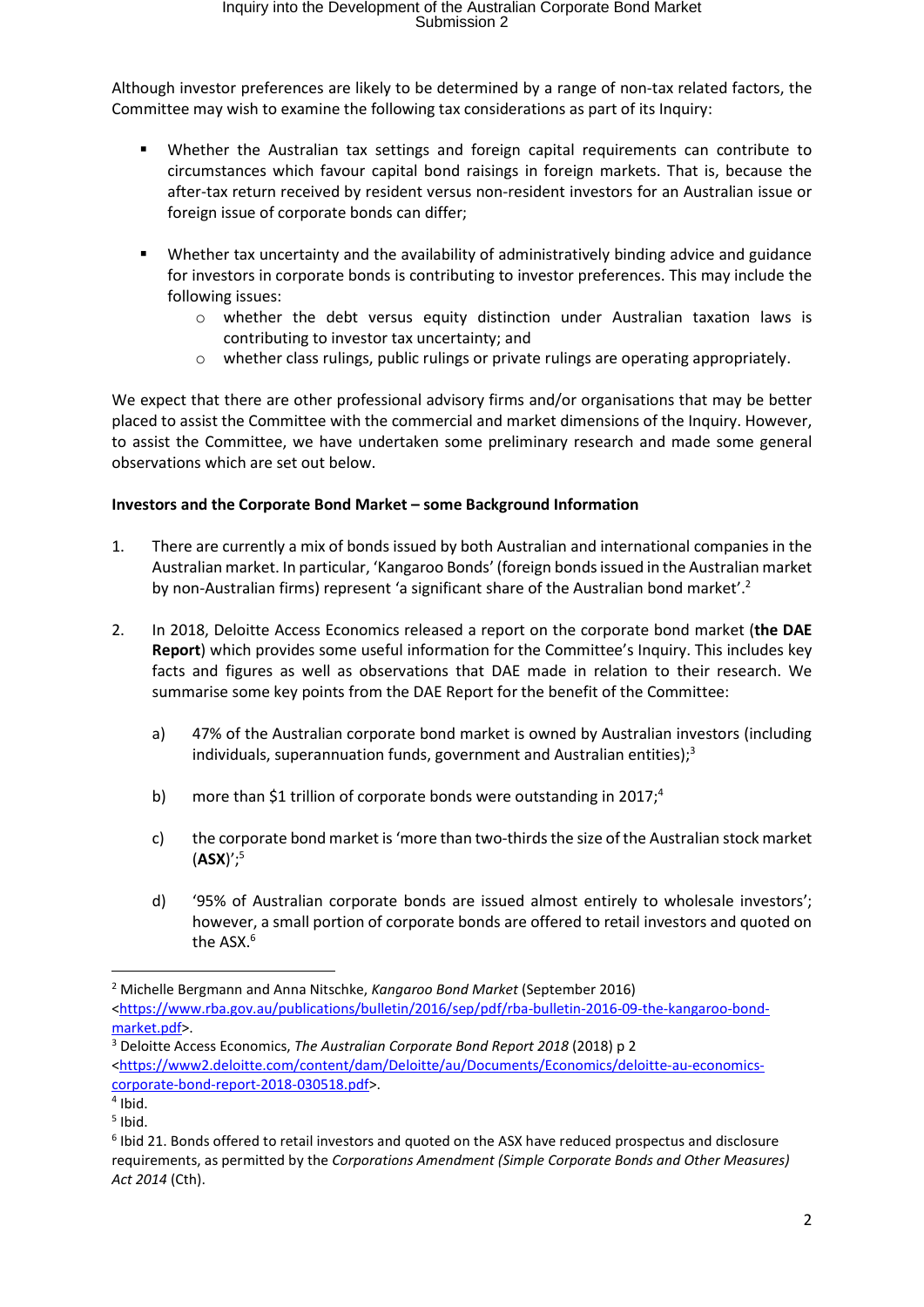# Inquiry into the Development of the Australian Corporate Bond Market Submission 2

- e) 'Bond investment by private individuals has historically been relatively low, because most bonds are traded in the professional market ('over the counter') and in large parcels of \$500,000 or more';<sup>7</sup>
- f) '16% of High Net Worth Individuals (HNWI) in Australia have direct holdings of corporate bonds.'<sup>8</sup> A majority of these individual investors are older Australians, with corporate bonds consisting of '22% of assets for individuals aged 55 and over, compared to 3 - 4% for investors in younger age groups'.<sup>9</sup>
- g) This is due to the nature of corporate bonds and returns received being more suited to private investors transitioning into retirement, with an ageing population supporting the demand for corporate bonds.<sup>10</sup> However, the DAE Report notes that bonds consist of less than 1% of Australian private investors' investment portfolios, in comparison to 19% in the United States.<sup>11</sup>
- h) Of the private investors who hold corporate bonds, 26% buy and hold these until maturity.<sup>12</sup> This is in comparison to 13% who actively trade bonds.<sup>13</sup> The remainder adopt a mix of strategies depending on the market environment.<sup>14</sup>
- 3. The DAE Report observes that, in 2016, bonds comprised less than 10% of Australian superannuation fund investment portfolios - less than the Organisation for Economic Cooperation and Development (OECD) average of 40%.<sup>15</sup>
- 4. We refer the Committee to Chart 19 of the DAE Report for the OECD countries' pension fund asset allocations in bonds and bills for 2016.
- 5. The DAE Report noted that low levels of bond holdings are particularly evident in Self-managed Superannuation Funds (SMSF) which had 1% of assets held in debt securities in 2017.<sup>16</sup> It has been noted that the lack of superannuation fund investment in corporate bonds may be due to the 'lack of depth and relatively low liquidity of the domestic market'.<sup>17</sup>
- 6. We refer the Committee to Chart 3 of the DAE Report for a further breakdown of the ownership share of outstanding Australian corporate bonds in June 2017.
- 7. The DAE Report considered the reasons why investors may choose to hold corporate bonds, with a key reason being access to a reliable income stream from regular coupons paid by corporate bonds (73%).<sup>18</sup> The DAE Report also noted that 72% of investors felt that corporate

 $<sup>7</sup>$  Ibid 6.</sup>

 $8$  Ibid 21.

 $9$  Ibid 6.

 $10$  Ibid 14.

 $11$  Ibid 44.  $12$  Ibid 26.

 $13$  Ibid.

 $14$  Ibid.

<sup>15</sup> Ibid 44.

 $16$  Ibid 21.

<sup>17</sup> James Darcy, Insight: Development of the Corporate Bond Market (8 July 2014)

<sup>&</sup>lt;https://www.allens.com.au/insights-news/insights/2014/07/unravelled-development-of-the-corporate-bondmarket/>.

<sup>18</sup> Above n 3, 30.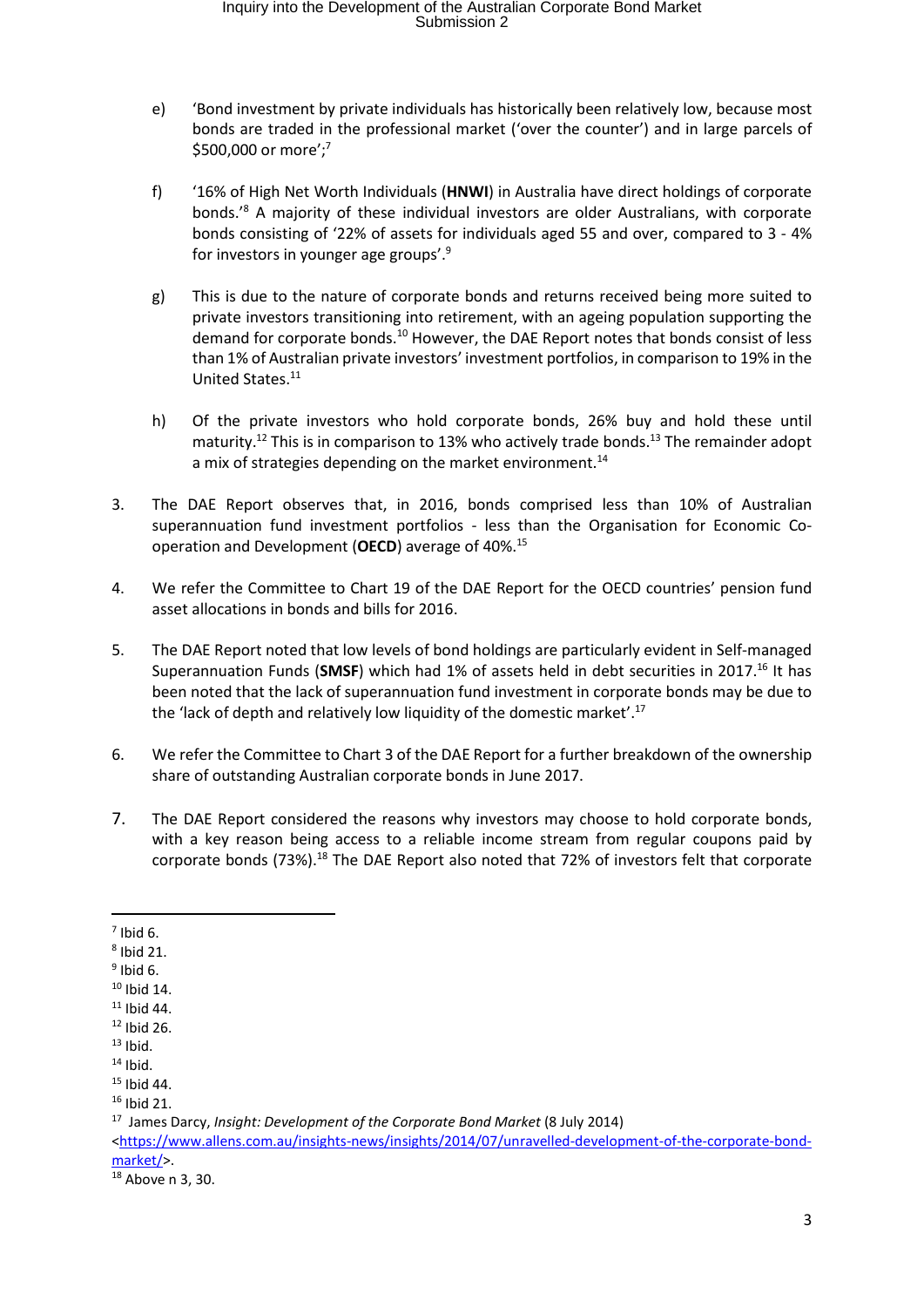bonds 'offered good overall return given their risk profile'.<sup>19</sup> Corporate bonds diversify the investor's investment portfolio, with corporate bonds offering a mid-point between other lowerreturn and lower-risk fixed income investments and high-return but riskier shares.<sup>20</sup>

- 8. The Committee may wish to refer to Chart 12 of the DAE Report for further information on the reasons for corporate bond investment.
- 9. For HNWIs, in particular, the DAE Report found that almost 70% of those without corporate bond holdings have insufficient understanding to feel comfortable investing in corporate bonds.<sup>21</sup> Additionally, 20% of non-investors perceive corporate bond fees and costs as being too high.<sup>22</sup> The DAE Report noted that non-investors perceived corporate bonds as not being a taxeffective investment.<sup>23</sup>

#### Tax Treatment for Different Types of Taxpayers

10. In relation to the investor's perceptions about taxation laws and corporate bonds, the DAE Report noted that:

…more than 40% of Australian HNWIs surveyed highlighted uncertainty in the government's taxation and superannuation policy as a current concern around their investments. Corporate bonds do not receive the tax benefits that some other investments receive, such as dividend imputation for shares or the possibility of negative gearing for investment properties. Indeed, some 14% of private investors without corporate bond holdings cited this lack of tax effectiveness as a barrier to investment.<sup>24</sup>

11. Furthermore, the DAE Report argued that:

However, this also means that there is lower political risk associated with corporate bond investments. For example, any future changes to franking credits under the dividend imputation system could affect returns earned on share investments, but bond investments would be unaffected as they currently do not receive special tax treatment. $^{25}$ 

- 12. The DAE Report indicated that this serves as a potential barrier for prospective investors looking to invest in corporate bonds, as there does not appear to be tax incentives or concessions encouraging investment.<sup>26</sup>
- 13. However, as we note below there are some existing interest withholding tax exemptions for non-resident investors and we have also observed that there are differing views on the impact of taxation laws on corporate bonds. Another report drafted by the Australian Centre for Financial Studies (ACFS) noted that:

 One potential reason for relatively limited development of the corporate bond market might thus be found in a low appetite for use of debt finance by Australian companies.

<sup>-</sup> $19$  Ibid.

<sup>20</sup> Ibid 31.

<sup>21</sup> Ibid 36.

 $22$  Ibid 35.

<sup>23</sup> Ibid 42.

 $24$  Ibid.

 $25$  Ibid.

 $26$  Ibid.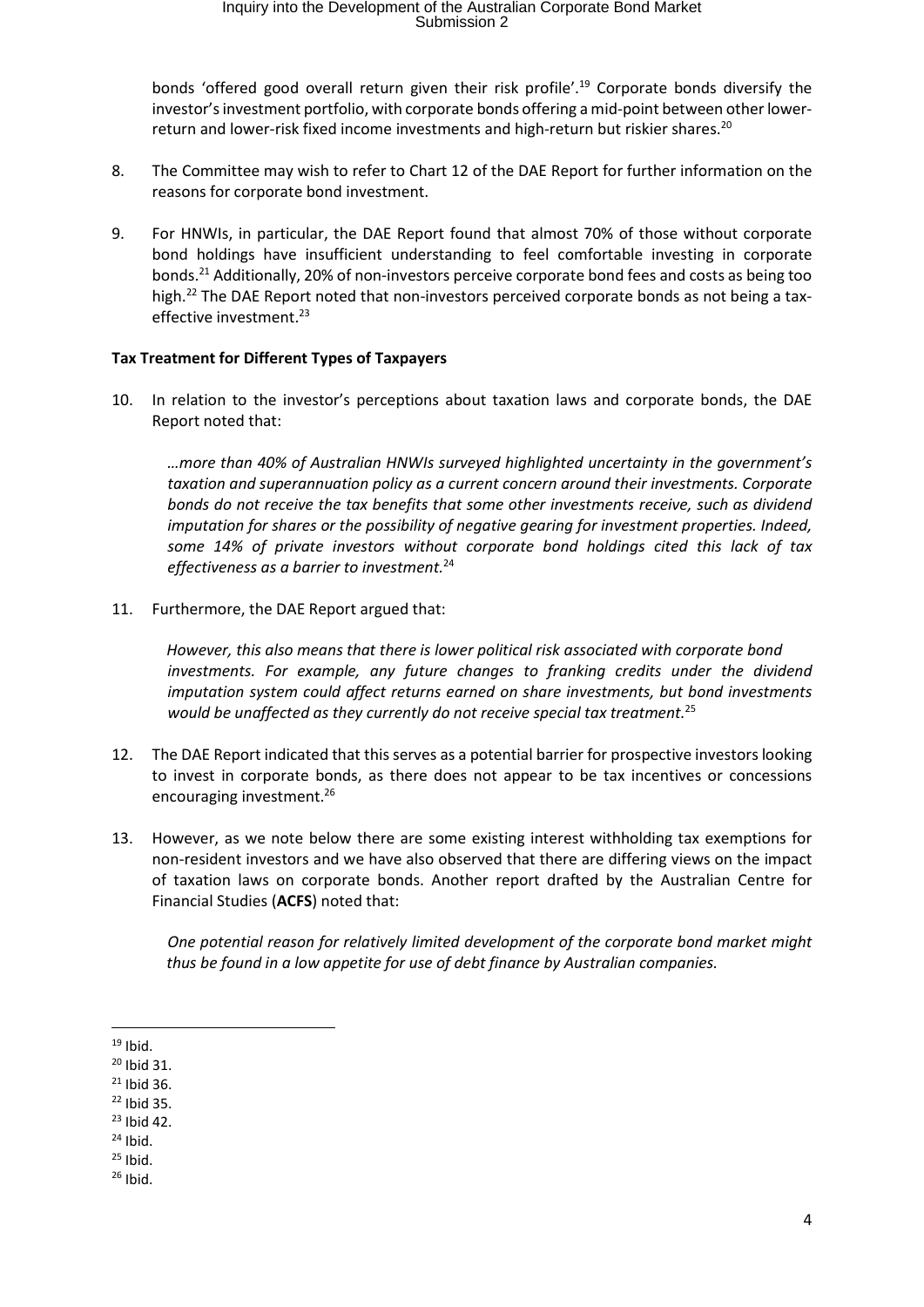# Inquiry into the Development of the Australian Corporate Bond Market Submission 2

Compared to overseas countries, this could occur because the Australian taxation system significantly reduces the incentive for Australian companies to use debt rather than equity finance. The 'classical' tax system common overseas provides an incentive for firms to take on leverage because interest paid can be expensed against taxable income while dividend income is taxed twice, once at the company level and once in the hands of the investor. In contrast, the dividend imputation system used in Australia taxes all forms of capital only once in the hands of the investor. This means that unlike in countries that operate under a classical tax system, there is no (or little) advantage from a tax perspective for companies to issue debt over equity. $27$ 

- 14. Some other tax consequences for investors include:
	- a) Tax implications and consequences from proceeds (gains or losses) made from the disposal of corporate bonds may vary depending on individual circumstances and the type of investor.
	- b) For instance, individuals will pay tax at their marginal rates;<sup>28</sup> whereas entities that meet the conditions outlined in section 23AA of Income Tax Rates Act 1986 (Cth) are taxed at the lower corporate tax rate of  $27.5\%$ .<sup>29</sup> All other companies are taxed at  $30\%$ .<sup>30</sup> Superannuation funds, on the other hand, pay 15% tax for assets in the accumulation phase and 0% for pension assets.<sup>31</sup>
	- c) The profit from the redemption of corporate bonds is generally treated as 'other income' and not treated as a concessionally taxed capital gains.<sup>32</sup>
	- d) Conversely, where there a loss is made on redemption, a 'revenue' deduction can be claimed and no capital loss recognised.<sup>33</sup>
	- e) The ATO has stated that interest received by corporate bond holders is generally included as 'gross interest' and treated as assessable income.<sup>34</sup>
- 15. Non-residents are generally subject to a final 10% interest withholding tax subject to the terms of any relevant double tax agreement and any specific exemptions provided under domestic laws.<sup>35</sup>

<sup>&</sup>lt;sup>27</sup> Australian Centre for Financial Studies, Australian Debt Securities and Corporate Bonds (2014) p 10 <https://business.nab.com.au/wp-content/uploads/2014/02/australian-debt-securities-and-corporate-bondsfebruary-2014.pdf>.

<sup>&</sup>lt;sup>28</sup> Australian Taxation Office, *Individual income tax rates* (27 June 2019) <https://www.ato.gov.au/Rates/Individual-income-tax-rates/>.

<sup>&</sup>lt;sup>29</sup> Australian Taxation Office, Draft Law Companion Ruling LCR 2018/D7: Base rate entities and base rate entity passive income (2018) <https://www.ato.gov.au/law/view/pdf/pbr/lcr2018-d007.pdf>.

<sup>30</sup> Australian Taxation Office, Company Tax Rates (14 August 2019) <https://www.ato.gov.au/Rates/Companytax/>.

 $31$  Australian Taxation Office, Tax Exemptions in the Retirement Phase (15 August 2018) <https://www.ato.gov.au/Super/Self-managed-super-funds/Investing/Tax-on-income/Tax-exemptions-in-theretirement-phase/>.

<sup>&</sup>lt;sup>32</sup> Australian Taxation Office, Sale or Disposal of Company Bonds and Convertible Notes (30 May 2019) <https://www.ato.gov.au/Forms/You-and-your-shares-2019/?page=25>.

 $33$  Ibid.

 $34$  Ibid.

<sup>&</sup>lt;sup>35</sup> Australian Taxation Office, Interest, Unfranked Dividends and Royalties (31 May 2019)

<sup>&</sup>lt;https://www.ato.gov.au/Individuals/International-tax-for-individuals/Investing-in-Australia/Interest, unfranked-dividends-and-royalties/>.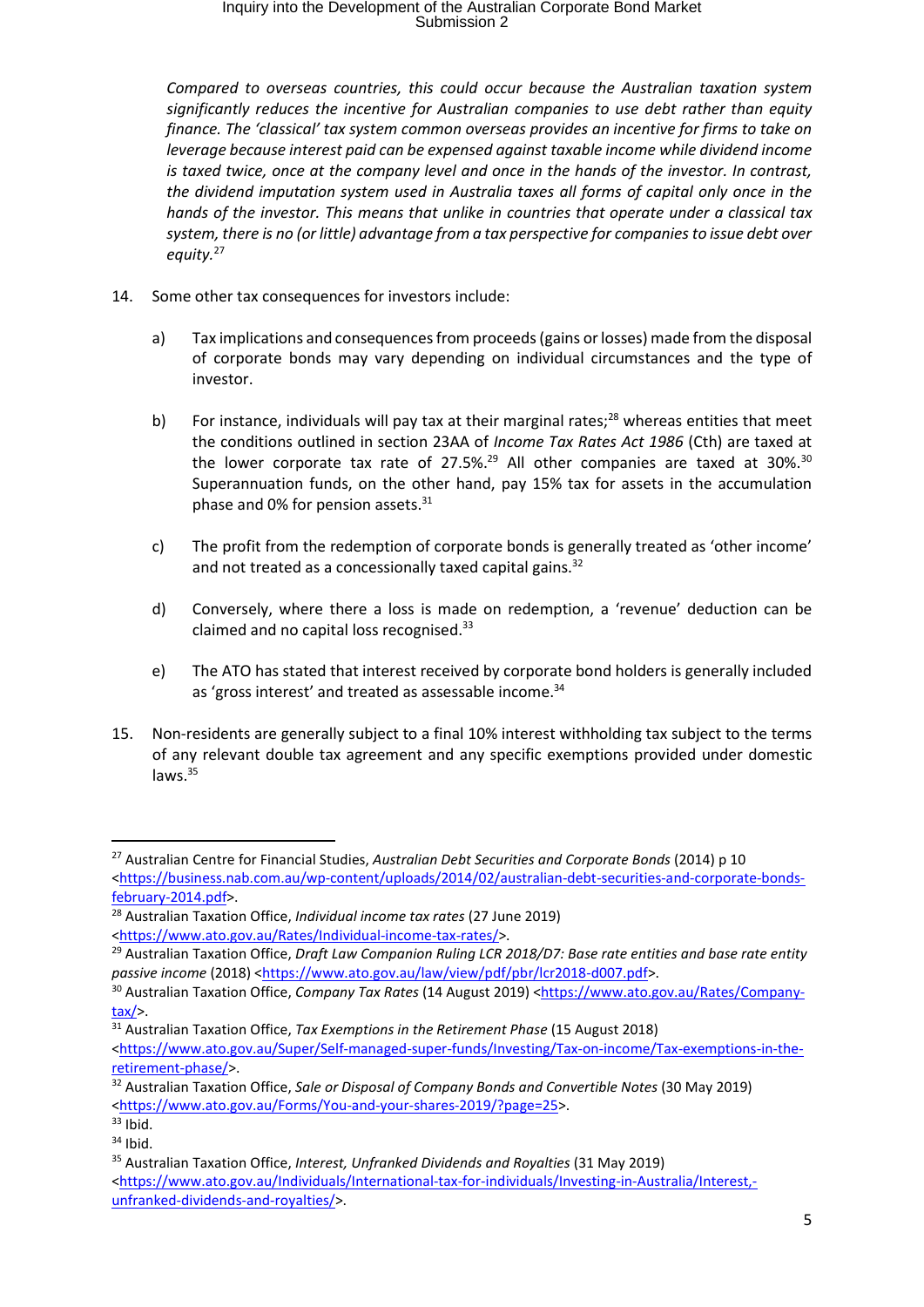- 16. For example, Australian companies may be exempt from interest withholding tax on interest paid to foreign residents if they satisfy the 'public offer' conditions outlined in section 128F of Income Tax Assessment Act 1936 (Cth). The 'public offer test' requires a syndicated loan or debentures to be offered in one of five ways:
	- a) to at least 10 unrelated entities that are in the business of providing finance, or investing or dealing in securities, in the course of operating in financial markets;
	- b) to at least 100 investors who have acquired such interests in the past, or would be likely to be interested in acquiring such interests;
	- c) as a result of being listed on a stock exchange;
	- d) as a result of negotiations being initiated publicly in electronic form (e.g. on Reuters or Bloomberg) or in another form used by financial markets for dealing in debentures or relevant debt interests (such as through distribution of an information memorandum); or
	- e) to a dealer, manager or underwriter who agrees with the issuer to offer the debenture or relevant debt interest for sale within 30 days of having an unconditional obligation to do so in a manner described in 16 a) to e).<sup>36</sup>
- 17. We note that this exemption also applies to unit trusts. $37$
- 18. We observe that this can give rise to the differential tax treatment between resident and nonresident taxpayers, despite their investment in the same corporate bonds. Accordingly the investor profile permits potentially higher after-tax returns for non-resident investors (but this ignores any non-resident tax to be paid).
- 19. Furthermore, the tax consequences may also depend on the nature of the corporate bond. It was noted above that the disposal of a corporate bond does not generally attract a capital gain or loss. However, if the corporate bond converts to shares, then the Capital Gains Tax (CGT) provisions may apply upon disposal of the converted shares. $38$  We note that the tax consequences for one investor of corporate bonds could be completely different to another depending on a number of factors, including those discussed earlier.

## ATO Guidance

-

20. Australia has operated a self-assessment system since 1986-87. The need for the ATO to provide greater tax certainty in the form of public and private rulings was recognised in the early 1990s. Such rulings are legally binding on the ATO and accordingly provide taxpayers with certainty of the tax treatment that will be adopted by the ATO.

<sup>&</sup>lt;sup>36</sup> Ian Kellock and Bronwyn Kirkwood, 'Practical Issues for Interest Withholding Tax and Section 128F' (Conference Paper, 2018 Financial Services Taxation Conference, February 2018) p 9

<sup>&</sup>lt;https://tticdn.blob.core.windows.net/tti-files/dmfile/practical-issues-for-interest-withholding-tax-paper.pdf>. <sup>37</sup> Income Tax Assessment Act 1936 (Cth) s 128FA.

<sup>38</sup> Australian Taxation Office, Convertible Notes (28 June 2019) <https://www.ato.gov.au/General/Capitalgains-tax/Shares,-units-and-similar-investments/Convertible-notes/>.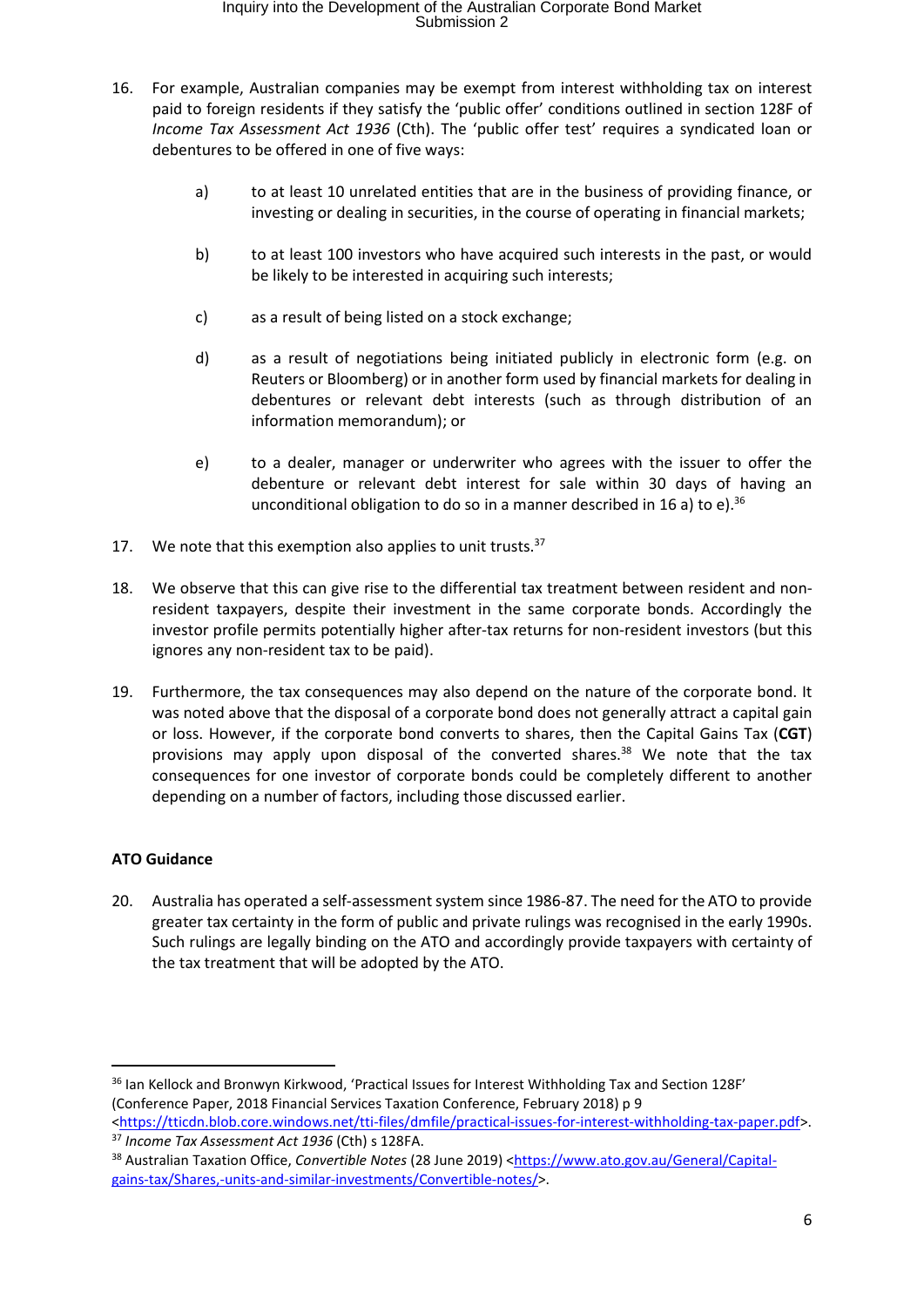- 21. We observe that the number of binding and non-binding advice issued by the ATO has declined from 2009 to 2019. This is consistent across the different types of advice products offered.<sup>39</sup> Concerns about this decline have been raised with the IGTO by practitioners and publicly by the Tax Institute, where it identified a trend for the ATO to move away from providing advice.<sup>40</sup>
- 22. On the specific subject of corporate bonds, our search on the ATO's Legal Database shows that the most recent ATO Public Guidance products on corporate bonds were released in 2017. There were also four private binding rulings issued by the ATO in 2018, 2019 and 2020. A list of the products from the last five years is set out in the table below:

| Year | <b>Product Type</b>    | <b>Title</b>                                                                                   |
|------|------------------------|------------------------------------------------------------------------------------------------|
| 2016 | <b>Class Ruling</b>    | CR 2016/1 - Class Income tax: loans from Public and Private Ancillary                          |
|      |                        | <b>Funds to AUSIMED Limited</b>                                                                |
| 2017 | Practical              | PCG 2017/4 - Practical compliance guidelines ATO compliance approach                           |
|      | Compliance             | to taxation issues associated with cross-border related party financing                        |
|      | Guideline              | arrangements and related transactions                                                          |
| 2018 | <b>Private Binding</b> | 1051449059368 - Non-arm's length income                                                        |
|      | Ruling                 |                                                                                                |
| 2019 | <b>Private Binding</b> | 1051499583593 - Financial institutions for the purposes of the Australia                       |
|      | Ruling                 | and the Relevant taxation convention                                                           |
| 2020 | <b>Private Binding</b> | 1051624851288 - Withholding tax - interest and dividends - Double Tax                          |
|      | Ruling                 | Convention                                                                                     |
| 2020 | <b>Private Binding</b> | 1051618679754<br>Withholding tax - superannuation fund for foreign<br>$\overline{\phantom{a}}$ |
|      | Ruling                 | residents                                                                                      |

- 23. Depending on the nature of the bond, it can be classified as either a debt or equity interest for Australian taxation purposes. However, the relevant classification for tax purposes can be difficult to make in some circumstances and need not align with accounting or market classifications. That is, the debt versus equity divide is not strictly a bright line test for all purposes.
- 24. ASX Guidance Note 34 attempts to provide some assistance in identifying how to classify the corporate bond but it does not apply to bonds traded off-market (where the majority of bonds are being traded).<sup>41</sup> Additionally, rules for determining what is equity or debt for tax purposes are contained in Division 974 of the Income Tax Assessment Act 1997 (Cth). Due to the complexities in this area, taxpayers are likely to seek comfort in obtaining and relying upon binding ATO Advice such as public and private rulings.<sup>42</sup>
- 25. At this stage, our office has not received any complaints related to corporate bonds.
- 26. We observe that the lack of binding advice on corporate bonds may mean that the tax treatment is sufficiently certain and taxpayers do not require additional ATO guidance in this area. Alternatively, it may be due to low levels of corporate bond investments in the Australian market. The Committee may wish to explore whether additional ATO guidance on aspects of

<sup>&</sup>lt;sup>39</sup> Professor Richard Vann and Andrew Hirst, 'Rulings Update' (Conference Paper, 2020 Financial Services Taxation Conference, February 2020) p 14.

<sup>40</sup> The Tax Institute, ATO Guidance (14 November 2019) <https://tticdn.blob.core.windows.net/ttifiles/dmfile/tax-institute-submission---ato-guidance-.pdf>.

<sup>&</sup>lt;sup>41</sup> Australian Stock Exchange, ASX Listing Rule Guidance Note 34: Naming Conventions for Debt and Hybrid Securities (1 December 2019)

<sup>&</sup>lt;https://www.asx.com.au/documents/rules/gn34 debt and hybrid securities.pdf>.

<sup>&</sup>lt;sup>42</sup> Australian Bankers' Association Inc., Review of the Debt and Equity Rules Submission (May 2014) <http://taxboard.gov.au/files/2015/07/ABA.pdf>.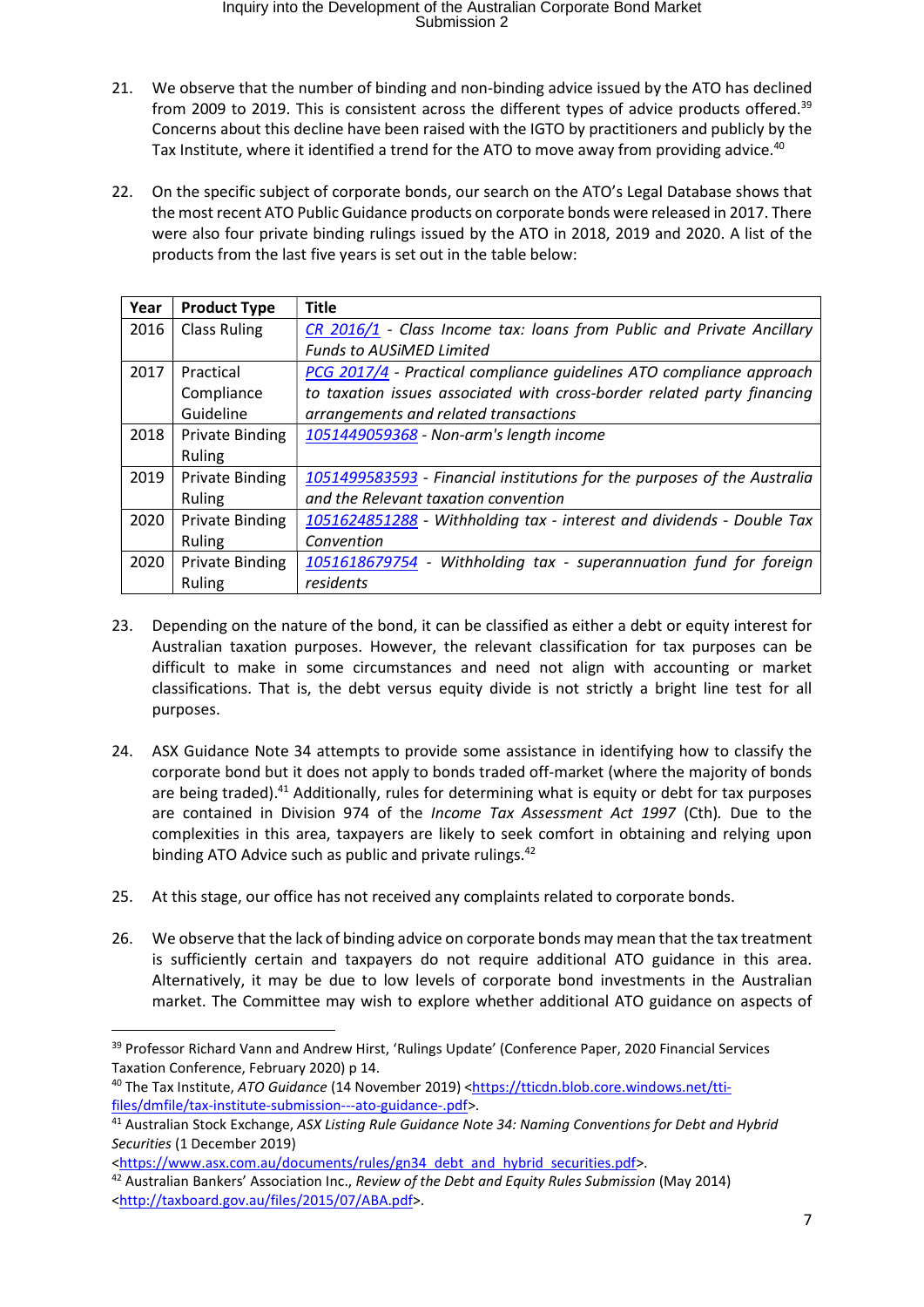corporate bond investments is warranted and would additional guidance provide more certainty and clarity for investors. That is, whether this would enhance the regulatory regime for corporate debt to facilitate a deeper and more active retail corporate bond market.

The IGTO thanks the Committee again for the opportunity to make this submission. If we may be of any further assistance to the Committee, please don't hesitate to contact me

Kind regards,



**Karen Payne** Inspector-General of Taxation and Taxation Ombudsman